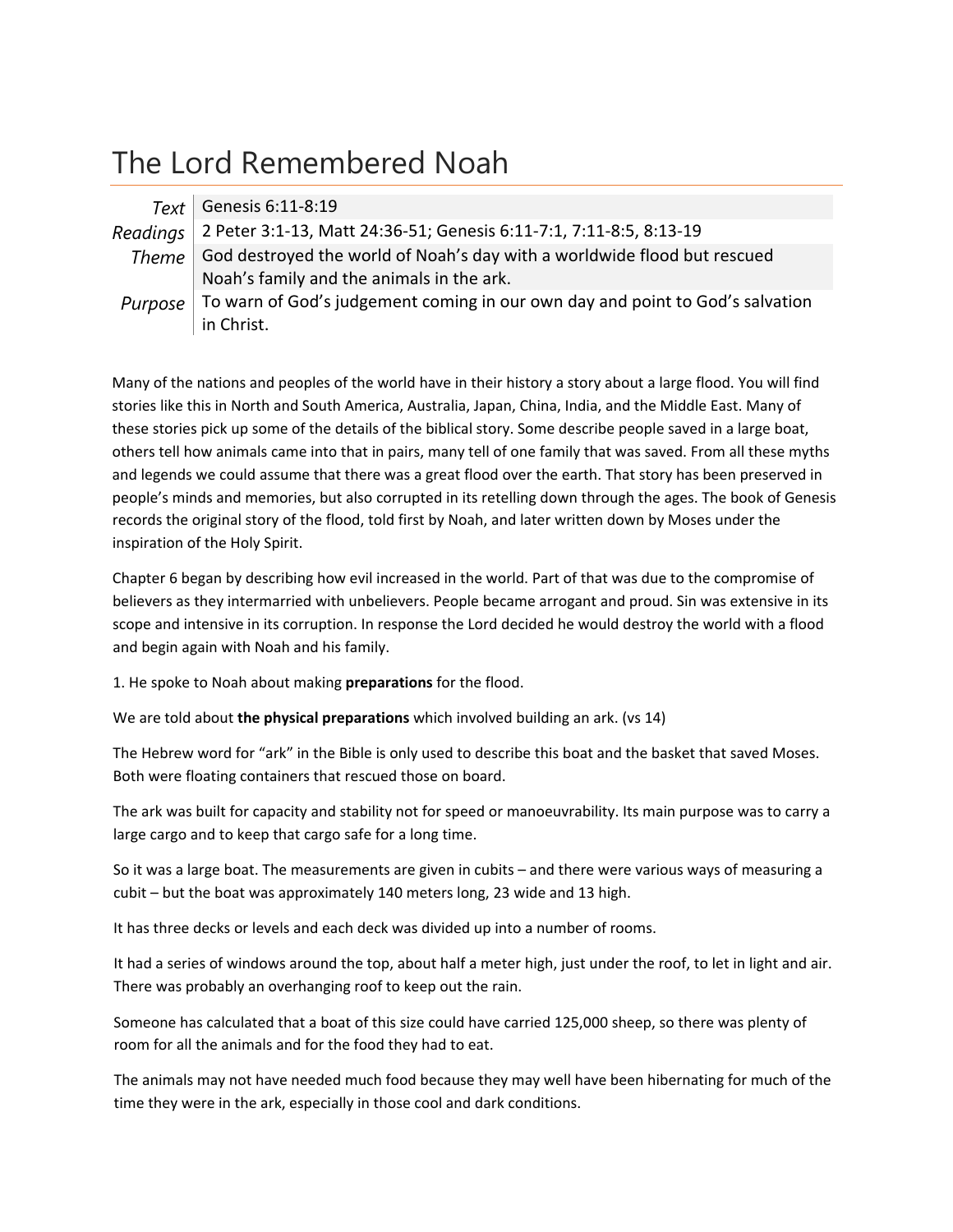Noah was told to bring into the ark two of every unclean animal and seven of every clean animal (that may mean seven pairs). He didn't have to go and catch them all because when the ark was finished they "came to Noah and entered the ark" (vs 9, 15). The Lord brought them to him.

It must have taken him a long time to build a boat of this size. They had no chain saws, no electric drills, no saw benches. Everything was done by hand. Noah was given 120 years of warning that the flood was coming and he may well have been building this ark for the best part of a century.

Today all large boats are built in dockyards close to the sea or near a large river so they can be launched easily down a slipway. But there was no need to launch this boat. It would rise on the flood waters. So Noah may well have built it far from the sea or a river.

When you think about this, you can see why the writer of Hebrews lists him as one of the great men of faith. "By faith Noah, when warned about things not yet seen, built an ark to save his family." (Hebrews 11:7). The flood was 100 years away, and he had no proof that it would come, except the word of God. But he believed God. He took the Lord at his word and he acted in faith and obedience.

Here is a lesson for us. Our faith is often minuscule, tiny, compared to this! We hesitate to venture out on small things, even when we have much more evidence that Noah had. Let's pray that God would give us the gift of faith so that we may attempt great things for him.

These were Noah's physical preparations arising out of his faith in God's word and his obedience to God's command.

But we also know that Noah was making **spiritual** preparations for the flood. The Apostle Peter described him as "a preacher of righteousness" (2 Peter 2:5), and the writer of Hebrews tells us that by his faith he "condemned the world".

As he was building this large boat over many years no doubt many people came to watch this crazy boat‐builder whose craft was going to be impossible to launch! No doubt they came to ask what on earth he was doing?! And in response that "preacher of righteousness", spoke about the flood that was coming on the world and of the judgement of God on their sin. But no one believed him. They ignored him. They laughed at his project, they ridiculed the idea, they scoffed at his message. So Noah condemned the world by his preaching because, apart from his family, there were no converts, no repentant sinners, no response of faith.

Whenever God's word is spoken or preached there are two responses:

Some believe and others do not. Some turn to the Lord and others turn away. Some accept the message and other reject it.

That is going on today too. The good news about the Lord Jesus is the fragrance of life to some and the stench of death to others.

There are times in history when many come to faith, but there are other times when few turn to God, as in the days of Noah.

Bear in mind that your task is to present the message, by your life and actions, and it is God's work to bring about faith and conversion. You do your part, to the very best of your ability, and let God do his.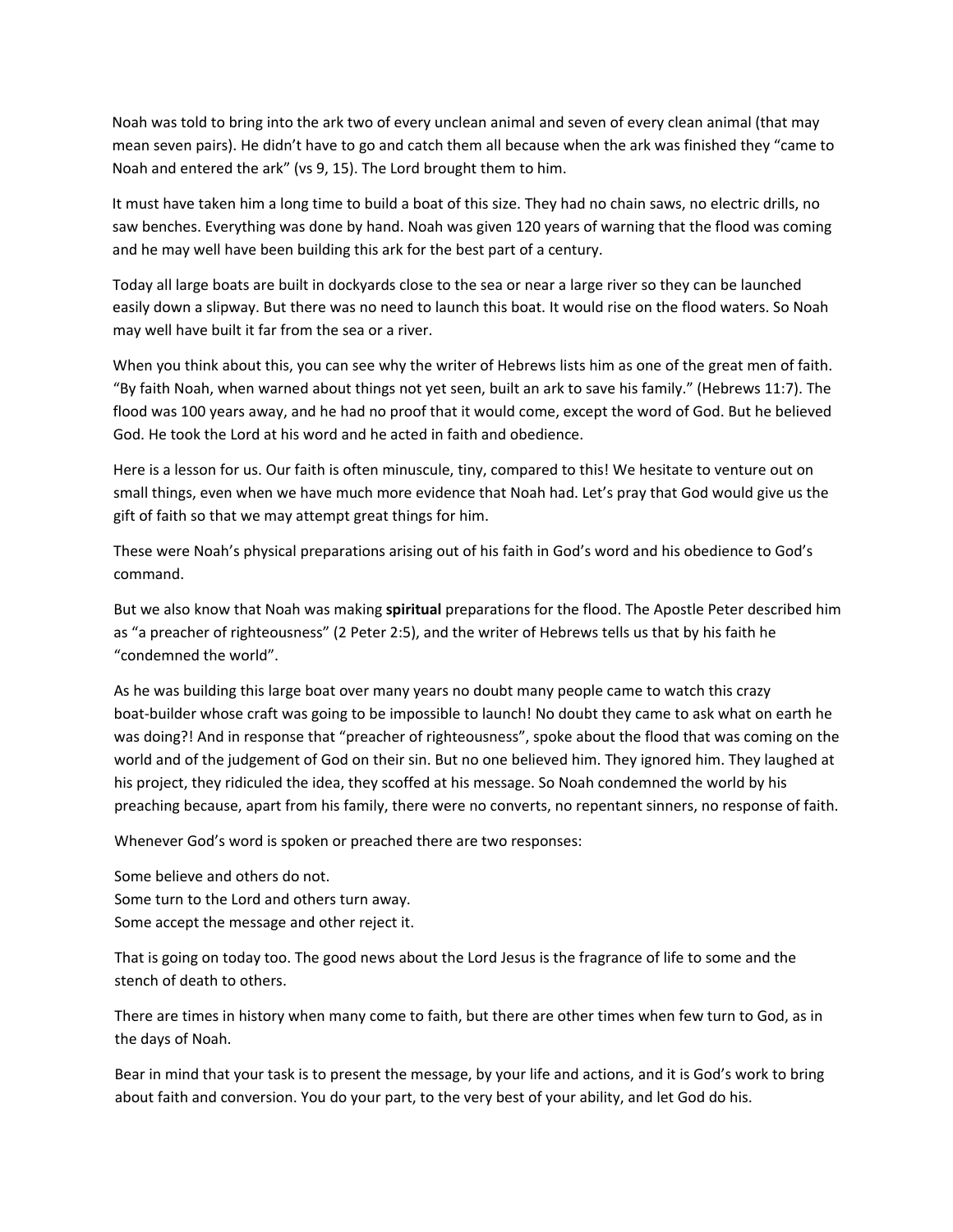Eventually the ark was completed and the time came for Noah to go into the ark. The Lord brought all the animals to him and they went in. And then he went in with his wife and his three sons and their wives ‐ eight people in all. Here was a faithful covenant family who believed God's word.

This is in contrast to Lot, the nephew of Abraham, who escaped the judgement of Sodom and Gomorrah by the skin of his teeth – Lot with his two daughters. His son's‐in‐law did not believe his warning about God's judgement and so refused to leave the city, and his wife looked back to Sodom and became a pillar of salt.

But Noah entered the ark with his whole family and all were saved. Let's pray that God will be merciful to our families – our children and grandchildren, our parents and grandparents, our brothers and sisters – so that all of them might be saved and not be condemned in the final judgement.

After he had entered we read that "the Lord shut him in" (vs 16). The time of God's grace had come to an end. His patience was over. Now there would be no further opportunity for repentance. The Lord closed the door of the ark, closing in Noah, and closing out those who were unrepentant.

Jesus spoke about this: "In the days before the flood, people were eating and drinking, marrying and giving in marriage, up to the day Noah entered the ark; and they knew nothing about what would happen until the flood came and took them away. This is how it will be at the coming of the Son of Man." (Matt 24:38‐39).

One day Jesus will return. His coming will be unexpected. People will be going on with their normal lives – eating and drinking, marrying and giving in marriage – not realising that they are about to be taken away in the judgement.

What will be your position when Jesus comes? Will you be taken away in the judgement? Have you put your faith in the Lord Jesus? Do you read and believe God's word? Are you trusting in God?

All of these are important and vital questions and you need to consider them.

2. If you trust in God then he will protect you in that day, just as he **protected** Noah in the flood.

**The waters of the flood** came from above and below. Chapter 7 verse 11: "On that day all the springs of the great deep burst forth, and the floodgates of the heavens were opened.

When God created the world he separated the waters above from the waters below. In the flood this separation disappeared and the whole world became a watery mass once again.

The highest annual rainfall in New Zealand is in Fiordland. Milford Sound has four meters of rainfall each year. The New Zealand record for the most rainfall is held by Mt Taranaki where 10 meters of rain fell in one year! Sometimes when it rains you think it will never ever stop. This is the sort of rain that causes flooding.

In chapter 7 verse 12 we read; "And rain fell on the earth forty days and forty nights." The number 40 represents a significant period in God's plan and work of salvation.

Moses was on Mt Sinai for 40 days. Israel wandered the desert for 40 years.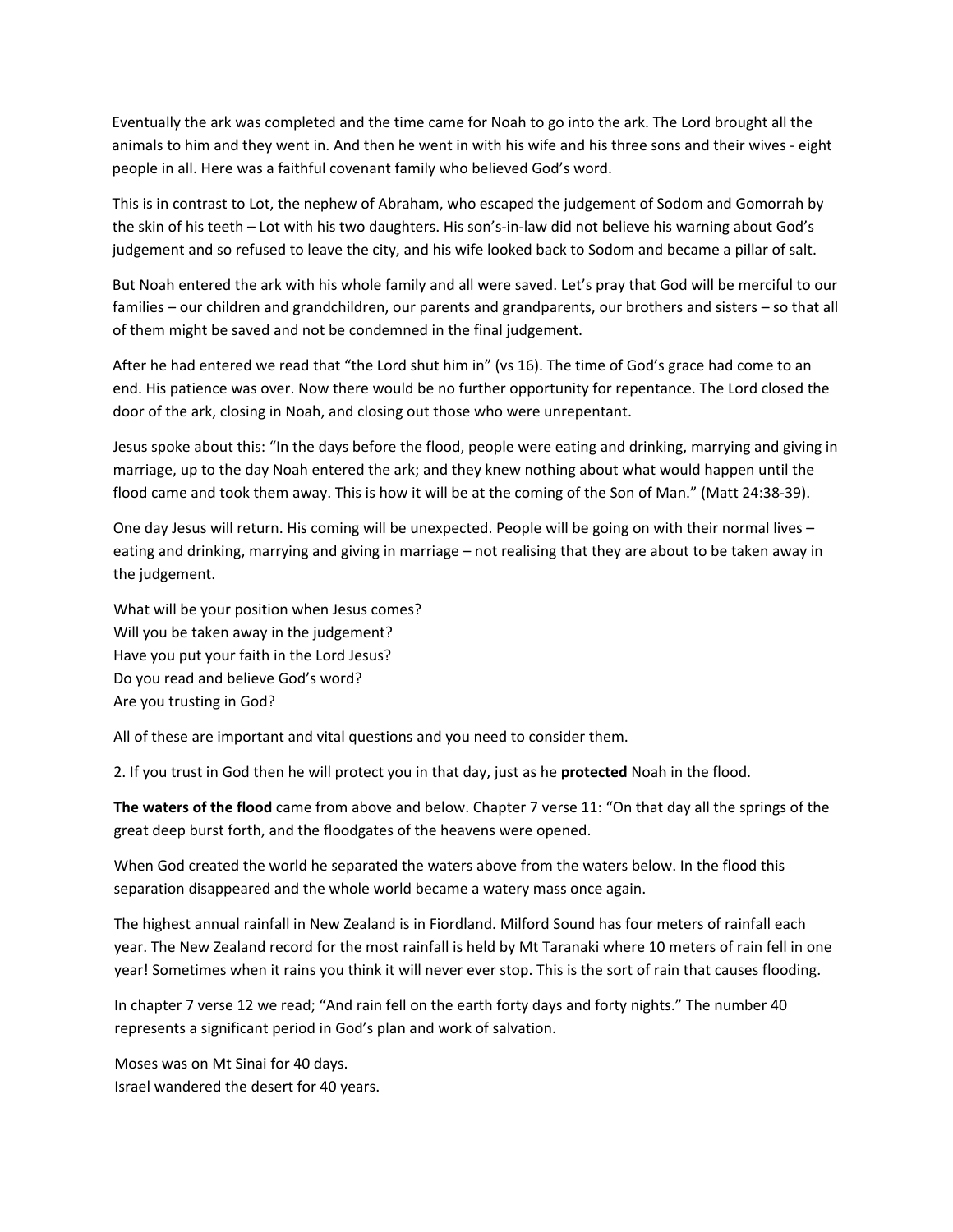Elijah travelled to Mt Horeb in 40 days. Jesus was tempted in the wilderness 40 days.

It rained on the earth 40 days and 40 nights and the floodwaters covered the earth.

Biblical scholars debate whether or not the flood was **local or worldwide**.

There is strong *biblical* evidence to suggest that the flood was universal.

Chapter 7 verse 19 describes how the water covered "all the high mountains under the entire heavens"; and verse 23 tells us that "Every living thing on the face of the earth was wiped out." That certainly suggests a worldwide flood.

Then in chapter 9 verse 11 the Lord promised that "never again will there be a flood to destroy the earth." There have been many local floods since then but not one that has covered the earth.

And then the New Testament draws a parallel between the flood and the judgement at the second coming. The judgement at the end will cover the whole earth, so that suggests that the flood covered the whole earth.

Also, if the flood was local it would have been a lot easier for Noah and his family to migrate to another part of the world where they would have been safe, and for God to send some of the animals in that direction. But that's not what happened.

There is also *evidence from geology* to add support for a worldwide flood.

There are huge fossil beds that extend over large distances. Fossils are only formed in conditions of great catastrophe, such as volcanic eruptions. A worldwide flood would explain these large collections of fossils.

It would also explain the placement of fossils at the top of high mountains which would have been caused by the uplift of land masses as the water drained off them into the ocean basins.

There are also structures such as the Grand Canyon that indicate large volumes of water flowing off the land.

A lot more could be said about this and many books have been written in support of a worldwide flood but the Scriptures are clear that everything on the earth perished.

After these forty days of rain we read that **"God remembered Noah"** (8:1).

This is the turning point in these four chapters about the flood.

This does not mean that God had forgotten about Noah before this or that he did not remember him during the flood. Not at all.

You can also be sure that God will not forget about you. Sometimes it seems like that. But he has us in mind. We are engraved on the palms of his hands. He has the names of his people written in the book of life. He never forgets his people and he watches over us with his fatherly care.

He remembered Noah because he had made a covenant with him. In chapter 6:18 God said to him; "I will establish my covenant with you…"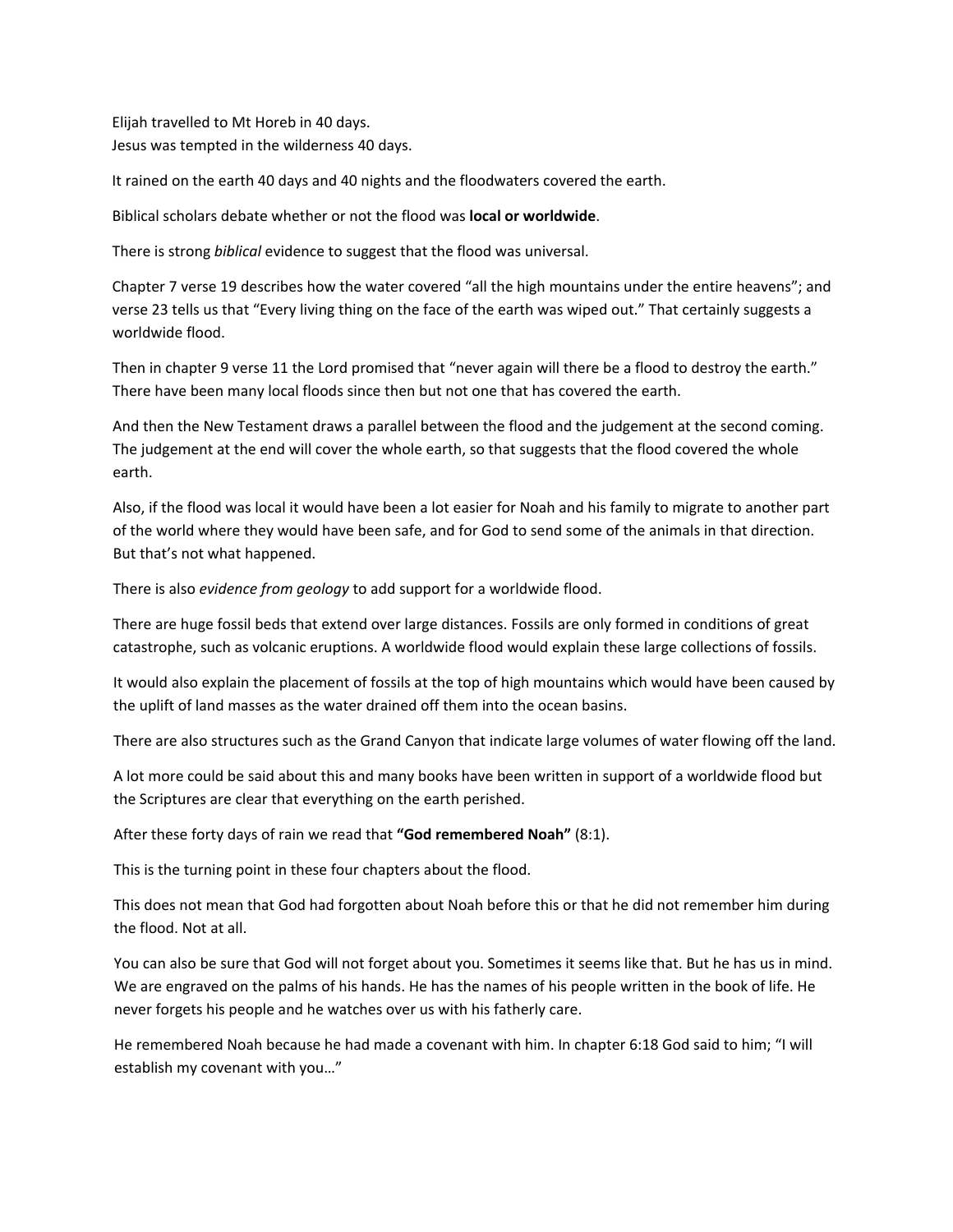This is the first time the word "covenant" is used in the Bible. A covenant is an agreement; it was a promise of a relationship. God was already in a relationship with Noah because Noah walked with God; but here the Lord formalised it.

God did not forget about Noah because he had promised he would keep them safe and look after them. And this covenant of God with his people continues today with all who believe.

That God remembered Noah means that the judgement had finished and he would now begin his work of mercy and restoration. So he sent a wind over the earth and the waters steadily began to recede.

That took some time. The people in the ark waited and watched and hoped. Noah sent out a raven, then a dove, then the dove again. They counted the days.

They waited till the water had gone, but then had to wait almost another two months for the ground to become dry and firm.

They were in the ark for a year and 10 days from the time they entered it till the time the Lord invited them to come out! So in chapter 8 verses 15‐17 we read:

Then God said to Noah, "Go out from the ark, you and your wife, and your sons and your sons' wives with you. Bring out with you every living thing that is with you of all flesh-birds and animals and every creeping thing that creeps on the earth – that they may swarm on the earth, and be fruitful and multiply on the earth."

This marked a new beginning. This is the language of the original creation. This is a renewal of the creation with a new covenant community.

God addressed Noah as the new representative of the human race, as another Adam. God was about to start over again.

In all this Noah is a **type of Christ**. This means that he represented the Lord Jesus, he anticipated Christ, he pointed forward to him.

He did this because he was the Saviour of those who entered the ark with him. They were saved through him. They were identified with him and delivered because of their connection with him.

In the same way you can be saved if you believe in the Lord Jesus, if you identify with him through faith, if you trust in who he is and what he did on the cross. You can be saved, not by your own works or efforts or good deeds, but on the basis of your connection with Jesus.

That means you must respond to Jesus. You must be willing to go with him, just as Noah's sons and daughters‐in‐law were willing to go with Noah.

Noah is a type of Christ also in the *difference* between them.

Noah escaped the judgement of God. He found favour in God's sight. God looked kindly on him and protected him in the ark. Those within were saved – those outside were judged. Noah was delivered from God's wrath.